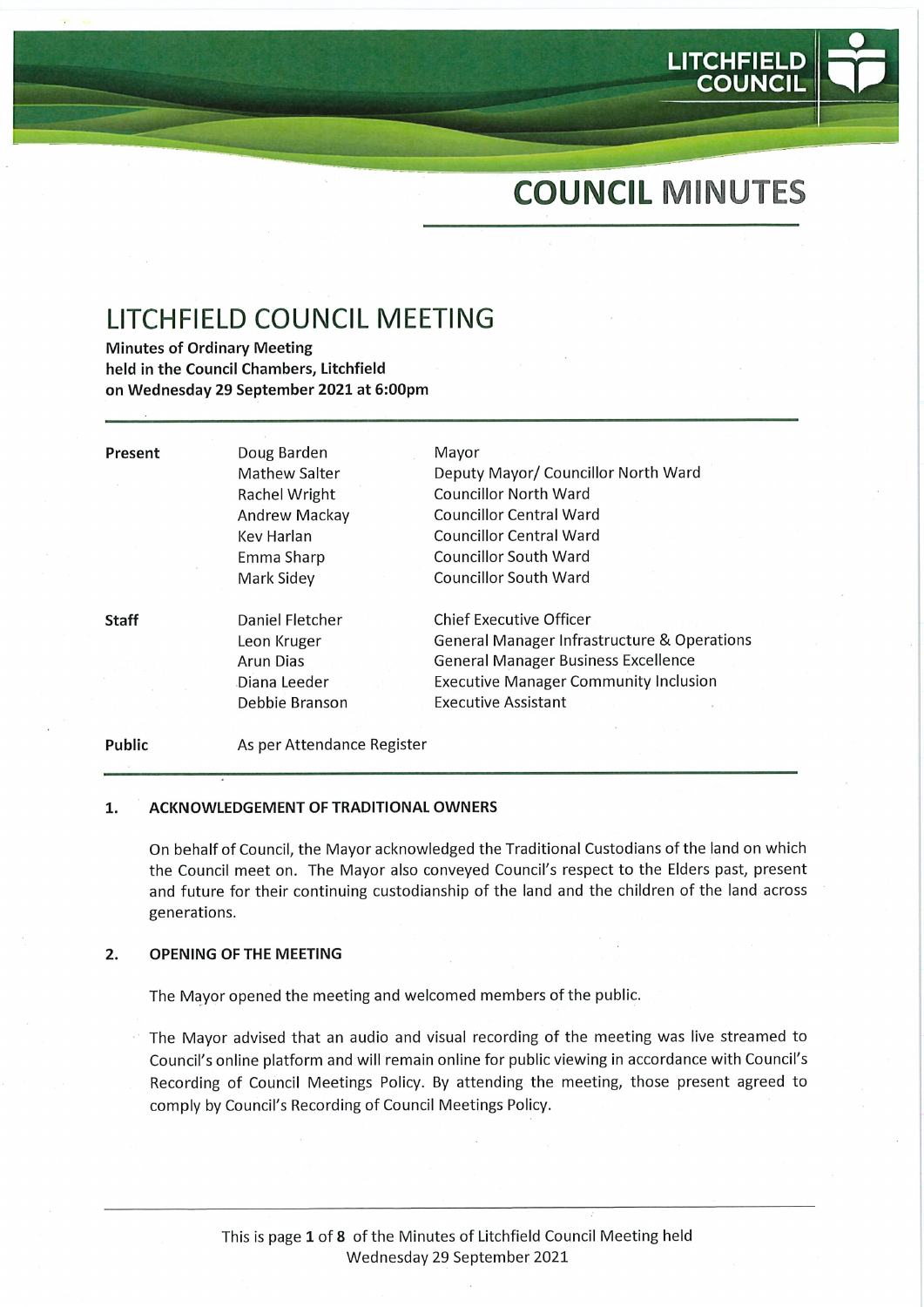#### 2.01 Declaration of Office - Cr Sharp

Emma Sharp made the Declaration of Office as Councillor for the South Ward and signed the declaration.

### 3. ELECTRONIC ATTENDANCE / APOLOGIES AND LEAVE OF ABSENCE

#### 3.1 Electronic Attendance

Nil.

#### 3.2 Apologies

Nil.

#### 3.3 Leave of Absence Previously Granted

Nil.

#### 3.4 Leave of Absence Request

Nil.

#### 4. DISCLOSURE OF INTEREST

The Mayor advised that any member of Council who may have a conflict of interest, or a possible conflict of interest regarding any item of business to be discussed at a Council meeting or a Committee meeting should declare the conflict of interest to enable Council to manage the conflict in accordance with its obligations under the Local Government Act and its policies regarding the same.

#### 4.1 Elected Members

No disclosures of interest were declared.

4.2 Staff

No disclosures of interest were declared.

#### 5. CONFIRMATION OF MINUTES

#### 5.1 Confirmation of Minutes

Moved: CrSidey Seconded: CrWright

THAT Council confirm the following:

1. Council Meeting minutes held 18 August 2021, 6 pages.

#### CARRIED (7-0) ORD2021 11-001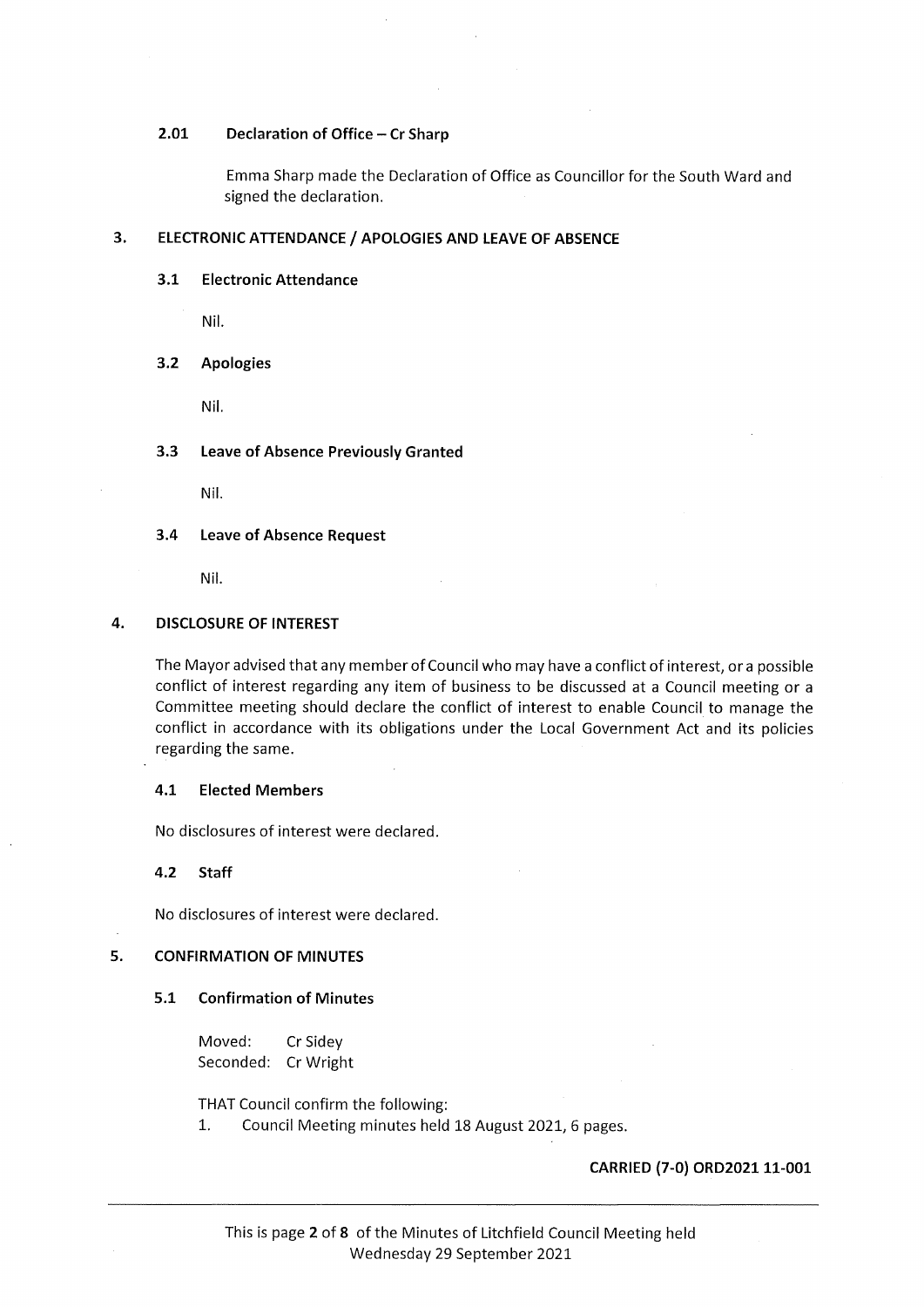## 5.2 Council Action Sheet / Business Arising from Previous Meetings

Moved: Deputy Mayor Salter Seconded: Cr Harlan

THAT Council receive and note the Action List.

#### CARRIED (7-0) ORD2021 11-002

#### 2. PETITIONS

Nil.

#### 3. DEPUTATIONS AND PRESENTATIONS

Nil.

#### 4. PUBLIC QUESTIONS

Nil.

#### 5. ACCEPTING OR DECLINING LATE ITEMS

Nil.

#### 6. NOTICES OF MOTION

Nil.

#### 7. MAYORS REPORT

Moved: Deputy Mayor Salter Seconded: CrWright

THAT Council receive and note the Mayor's monthly report.

#### CARRIED (7-0) ORD2021 11-003

#### 8. REPORT FROM COUNCIL APPOINTED REPRESENTATIVES

Nil.

#### 9. ACCEPTING OR DECLINING LATE ITMES

Nil.

#### 10. NOTICE OF MOTION

Nil.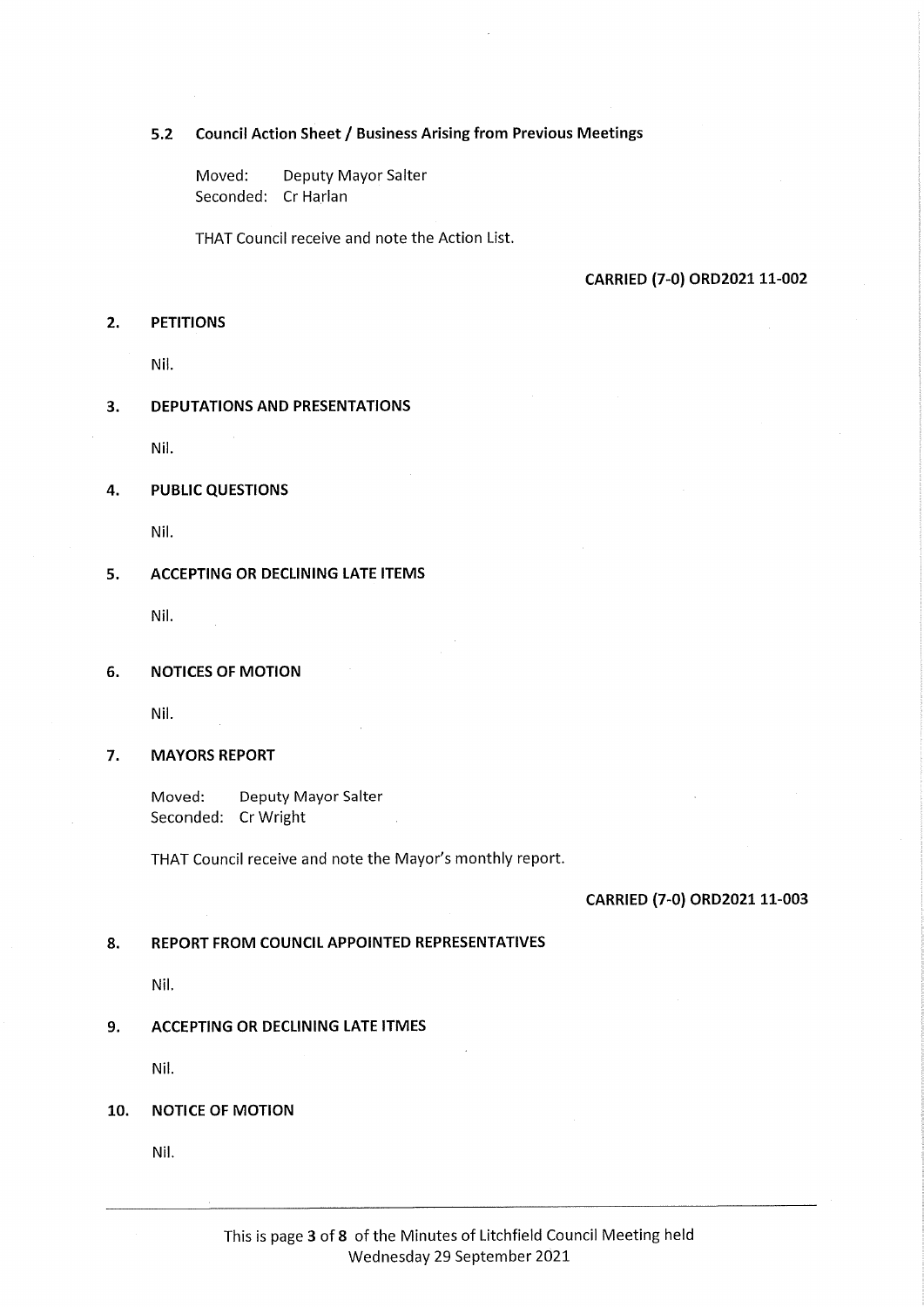#### 13. WORK TEAM PRESENTATION

Nil.

#### 14. OFFICERS' REPORTS

#### 14.01 Business Excellence

#### 14.01.01 Litchfield Council Finance Report

Moved: Deputy Mayor Salter Seconded: Cr Mackay

THAT Council note the Litchfield Council Finance Report for the period ended 31 August 2021.

#### CARRIED (7-0) ORD2021 11-004

#### 14.01.02 People, Performance and Governance Monthly Report - July 2021 and August 2021

Moved: CrHarlan Seconded: CrWright

THAT Council note the People, Performance and Government monthly report for July 2021 and August 2021.

### CARRIED (7-0) ORD2021 11-005

#### 14.01.03 Council Cost Index - LGANT Motion

Moved: Cr Mackay Seconded: CrWright

THAT Council approve the Chief Executive Officer to submit the motion of Council Cost Index to the Local Government Association of the Northern Territory with a proportional increase in membership fees from all participating councils to cover the costs.

#### CARRIED (7-0) ORD2021 11-006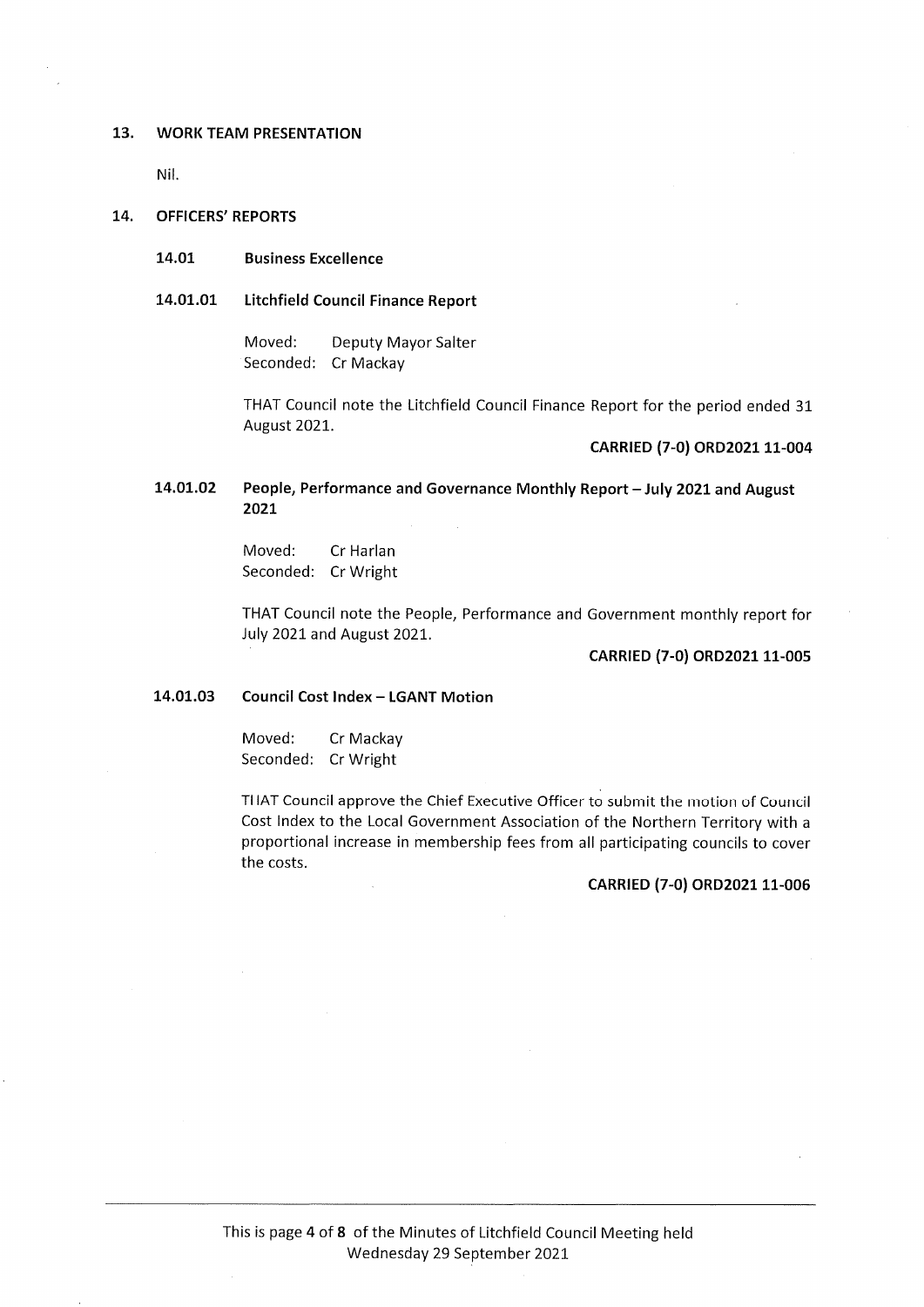- 14.02 Council Leadership & Community Services
- 14.02.01 Council Representatives Appointed to Committees

Moved: Mayor Barden Seconded: Cr Harlan

THAT Council:

- 1. adopt the existing Howard Park Reserve Committee Terms of Reference;
- 2. adopt the existing Knuckey Lagoon Reserve Committee Terms of Reference;
- 3. adopt the existing FIN09 Risk Management and Audit Committee policy;
- 4. adopt the proposed CEO Performance Appraisal and Remuneration Review Committee Terms of Reference;
- 5. adopt the amended Administrative Review Committee Terms of Reference to include an additional Council Member from two to three;
- 6. adopt the existing Litchfield Women in Business Network Committee Terms of Reference subject to changing item 3.7.3 Chairing of Meetings to read: All meetings will be chaired by an endorsed member of Council;
- 7. adopt the proposed Litchfield Australia Day Awards Selection Panel Terms of Reference;
- 8. adopt the amended FIN07 Grants Donations and Sponsorship policy to include and additional Council Member from two to three;
- 9. appoints Cr Salter to the Howard Park Recreation Reserve Advisory Committee;
- 10. appoints Cr Wright to the Knuckey Lagoon Recreation Reserve Committee;
- 11. appoints Cr Sidey and Cr Salter to the Risk Management and Audit Committee;
- 12. appoints the Mayor and Councillors to the Litchfield Women in Business Network Committee, and that Cr Sharp be appointed as Chair;
- 13. appoints Mayor Barden and Cr Wright, Cr Harlan and Cr Sharp to the CEO Performance Appraisal and Remuneration Review Committee;
- 14. appoints Mayor Barden and Cr Harlan, Cr Salter and Cr Mackay to the Administrative Review Committee;
- 15. appoints the Mayor and Councillors to the Litchfield Australia Day Awards Selection Panel; and
- 16. appoints Mayor Barden and Cr Harlan, Cr Mackay and Cr Sharp to the Community Grants Committee.

A Division was called Those voting in affirmation of the motion: Mayor Barden, Cr Mackay, Cr Wright, Cr Sharp and Cr Harlan Those voting in the negative of the motion Cr Salter and Cr Sidey CARRIED (5-2) ORD2021 11-007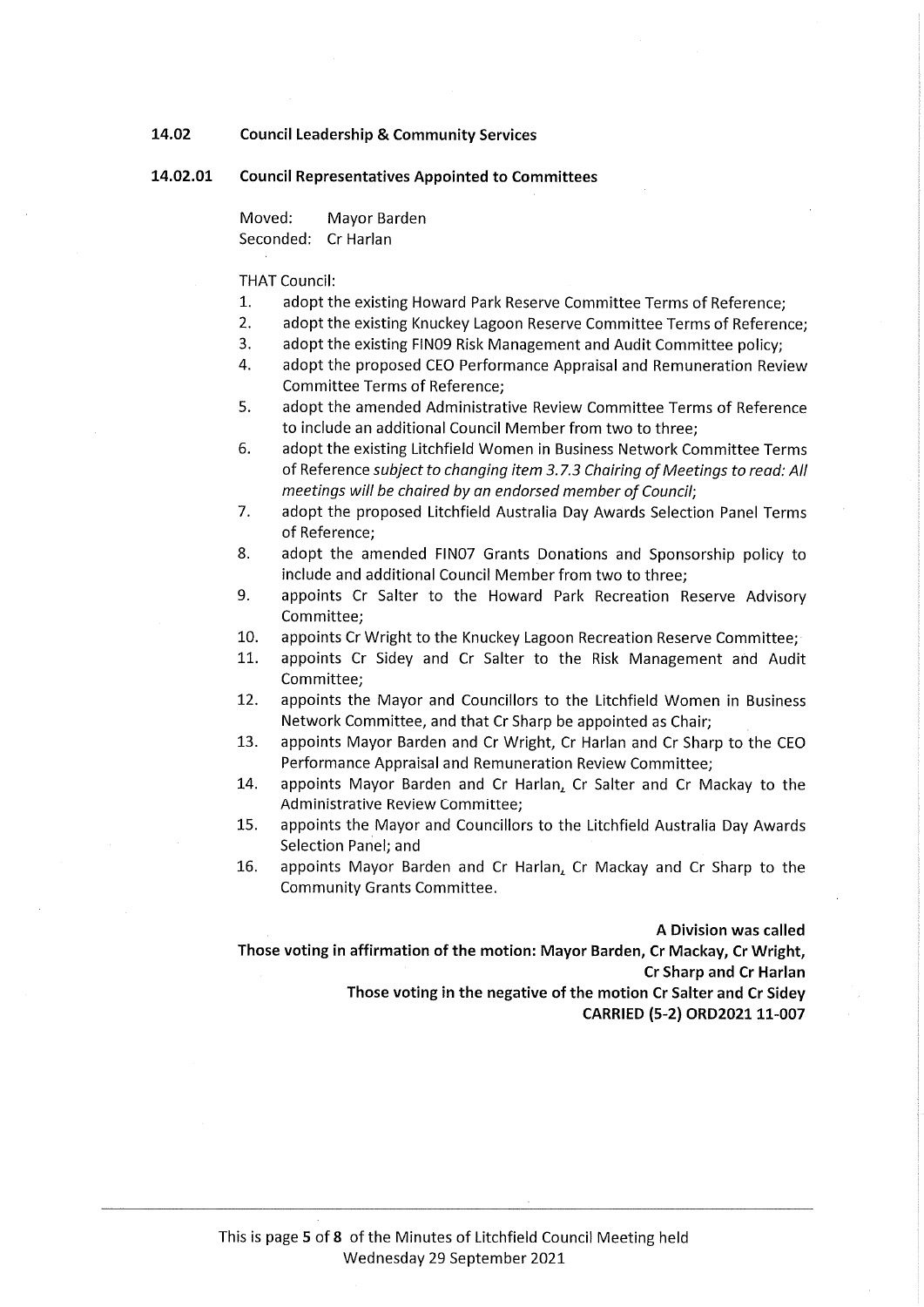#### 14.02.02 Local Government Association of the NT Nomination of Delegates and Executive Members

Moved: Mayor Barden Seconded: Deputy Mayor Salter

THAT Council:

- 1. nominates Cr Sidey for the position of Vice President-Municipals on the Local Government Association Northern Territory Executive;
- 2. nominates Cr Sidey for the position of Executive Board Member Municipals on the Local Government Association Northern Territory Executive;
- 3. appoints Mayor Barden and Cr Sidey as delegates to attend General Meetings, Special General Meetings and Annual General Meetings of Local Government Association Northern Territory and vote on behalf of Council; and
- 4. notifies the Local Government Association Northern Territory of the Council appointments and Executive Members Nominations.

#### CARRIED (7-0) ORD2021 11-008

#### 14.02.03 Special Purpose Grant Acquittal

Moved: CrSharp Seconded: CrWright

THAT Council:

- 1. receive and note the Special Purpose Grant Acquittal report; and
- 2. approve the partial acquittal of the Special Purpose Grant for the Library Shared Services Framework to the value of \$0.00 as of 30 June 2021.

#### CARRIED (7-0) ORD2021 11-009

14.02.04 Palmerston and Litchfield Seniors Association Lifting of Report from the Table - Request for Funding Agreement extension

> Moved: CrSidey Seconded: Deputy Mayor Salter

#### THAT Council:

- 1. lift the item Palmerston and Litchfield Seniors Association-Request for funding agreement extension - June 2021 from the table; and
- 2. request that an updated report be provided to the October 2021 Ordinary Meeting.

#### CARRIED (7-0) ORD2021 11-010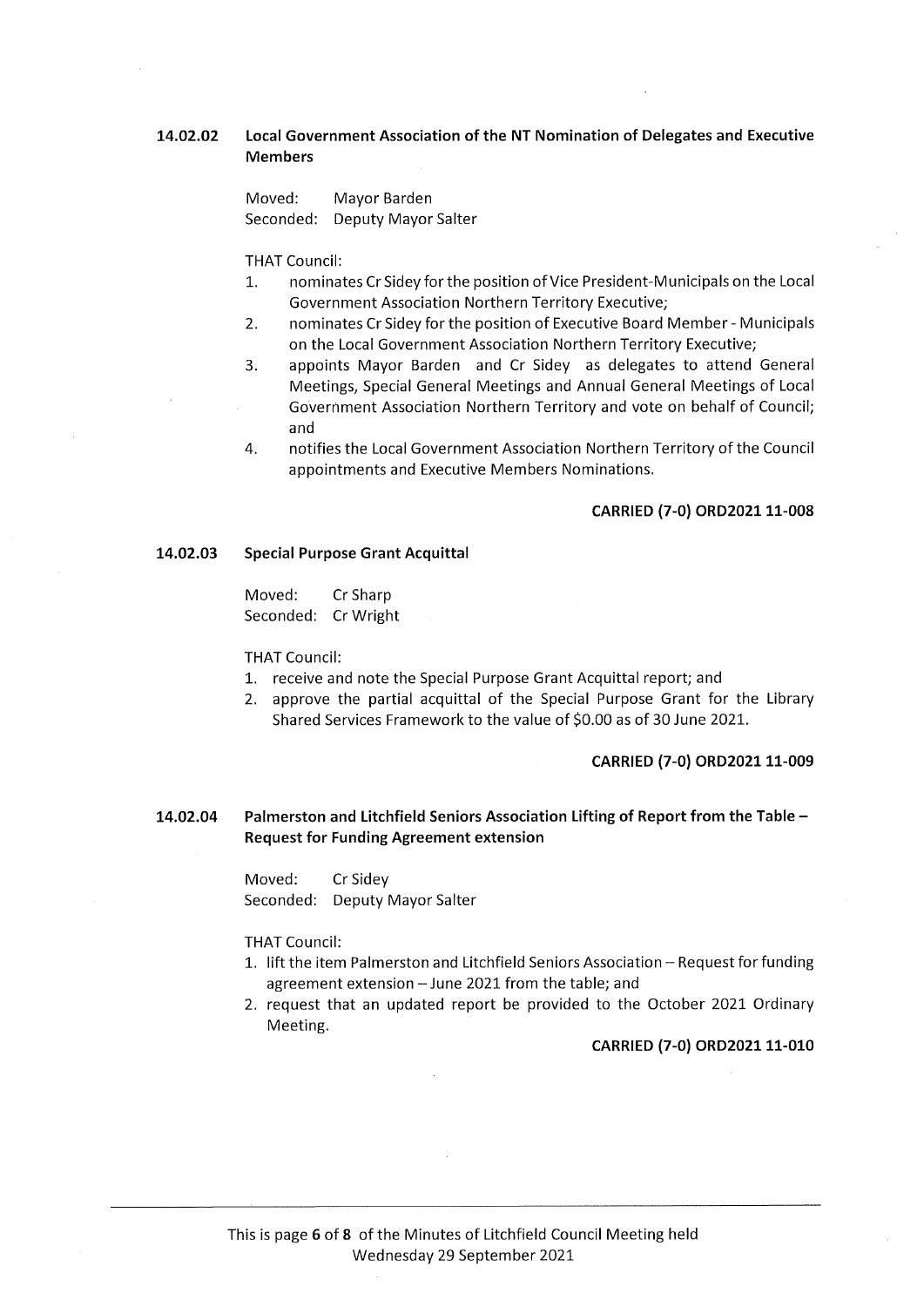- 14.03 Infrastructure and Operations
- 14.03.01 Summary Planning and Development Report August 2021

Moved: CrWright Seconded: Cr Harlan

#### THAT Council:

- 1. receive the Summary Planning and Development Report August 2021; and
- 2. note for information the responses provided to relevant agencies within Attachments  $A - E$  for this report.

#### CARRIED (7-0) ORD2021 11-011

14.03.02 Council Acquisition of Drainage Easement over Lot 52 Horsnell Road - Common Seal request

> Moved: CrSharp Seconded: Cr Harlan

#### THAT Council:

- 1. approve the use of the Common Seal on Form 510 Grant of Easement relating to Lot 52 Hundred of Strangways (85 Horsnell, Noonamah); and
- 2. provide a letter of response to the property owners of Lot 52 Horsnell Road finalising the agreement.

#### CARRIED (7-0) ORD2021 11-012

#### 15. OTHER BUSINESS

Nil.

#### 16. CONFIDENTIAL ITEMS

Moved: Cr Harlan Seconded: CrSharp

THAT pursuant to Section 93(2) of the Local Government Act 2019 and Regulation 51 of the Local Government (General) Regulations the meeting be closed to the public to consider the following Confidential Items:

#### 16.01 Application of Statutory Charge

51 (1) (b) information about the personal circumstances of a resident or ratepayer.

#### CARRIED (07-0) ORD2021 11-013